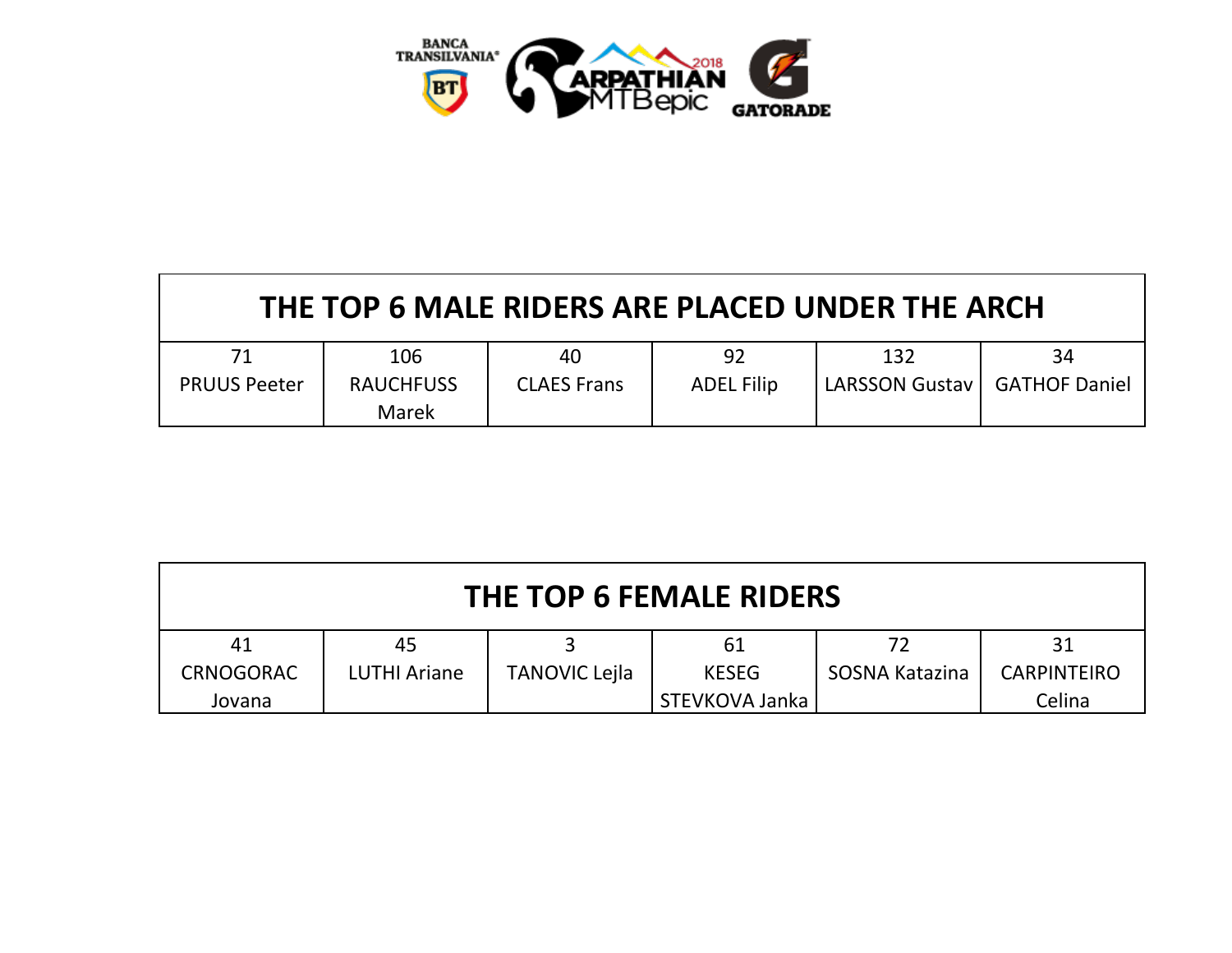

|                | 75                      | 120                   | 70                    | 117                  | 128                   | 93                    |
|----------------|-------------------------|-----------------------|-----------------------|----------------------|-----------------------|-----------------------|
| $\mathbf{1}$   | SINZA Raul-             | <b>VANDEN</b>         | <b>CHIARINI</b>       | <b>PARTI Andras</b>  | <b>KELEMEN Arpad</b>  | <b>JOBANEK Jan</b>    |
|                | Antonio                 | <b>HAESEVELDE Rob</b> | Riccardo              |                      |                       |                       |
|                | 73                      | 53                    | 89                    | 121                  | 97                    | 124                   |
| $\overline{2}$ | <b>BLAZSO Marton</b>    | <b>EISENBARTH</b>     | <b>SIGEL Pirmin</b>   | <b>GOMBERT</b>       | <b>DUCA Bogdan</b>    | <b>WALLACE Cory</b>   |
|                |                         | Pirmin                |                       | Frederic             |                       |                       |
|                | 39                      | 63                    | 55                    | 83                   | 84                    | 82                    |
| $\overline{3}$ | <b>OPREA Ovidiu</b>     | <b>BEKKENK Ramses</b> | <b>DOBAI Robert</b>   | <b>MOLNAR Ede</b>    | <b>MALNASI Attila</b> | <b>STANCU</b>         |
|                | Tudor                   |                       |                       | Karoly               | Jozsef                | Alexandru -           |
|                | 50                      | 54                    | 37                    | 38                   | 48                    | 130                   |
| $\overline{4}$ | <b>HARTMANN</b>         | <b>MAIER Maxi</b>     | <b>LOGIGAN Lucian</b> | <b>BURTA Roberto</b> | <b>FUEHRMANN</b>      | <b>MADARAS Attila</b> |
|                | Jakob                   |                       |                       |                      | Michael               |                       |
|                | 112                     | 133                   | 51                    | 78                   | 76                    | 115                   |
| $\overline{5}$ | <b>FERREIRA Valerio</b> | <b>ROSIORU Daniel</b> | <b>GUTH Olivier</b>   | MITITELU Andrei      | <b>MURA Istvan</b>    | <b>IONASCU Marius</b> |
|                |                         | <b>Marius</b>         |                       | <b>Nicolae</b>       |                       |                       |
|                | 113                     | 123                   | 131                   | 127                  | 19                    | 29                    |
| 6              | <b>DUMITRESCU</b>       | <b>VLAD COSTINEL</b>  | <b>LEGNAVSKY</b>      | <b>DIACONESCU</b>    | SOBENNICOV            | <b>GAMITO Vitor</b>   |
|                | Gerhard-Cristin         | Urzica                | Tomas                 | Radu                 | Andrei                |                       |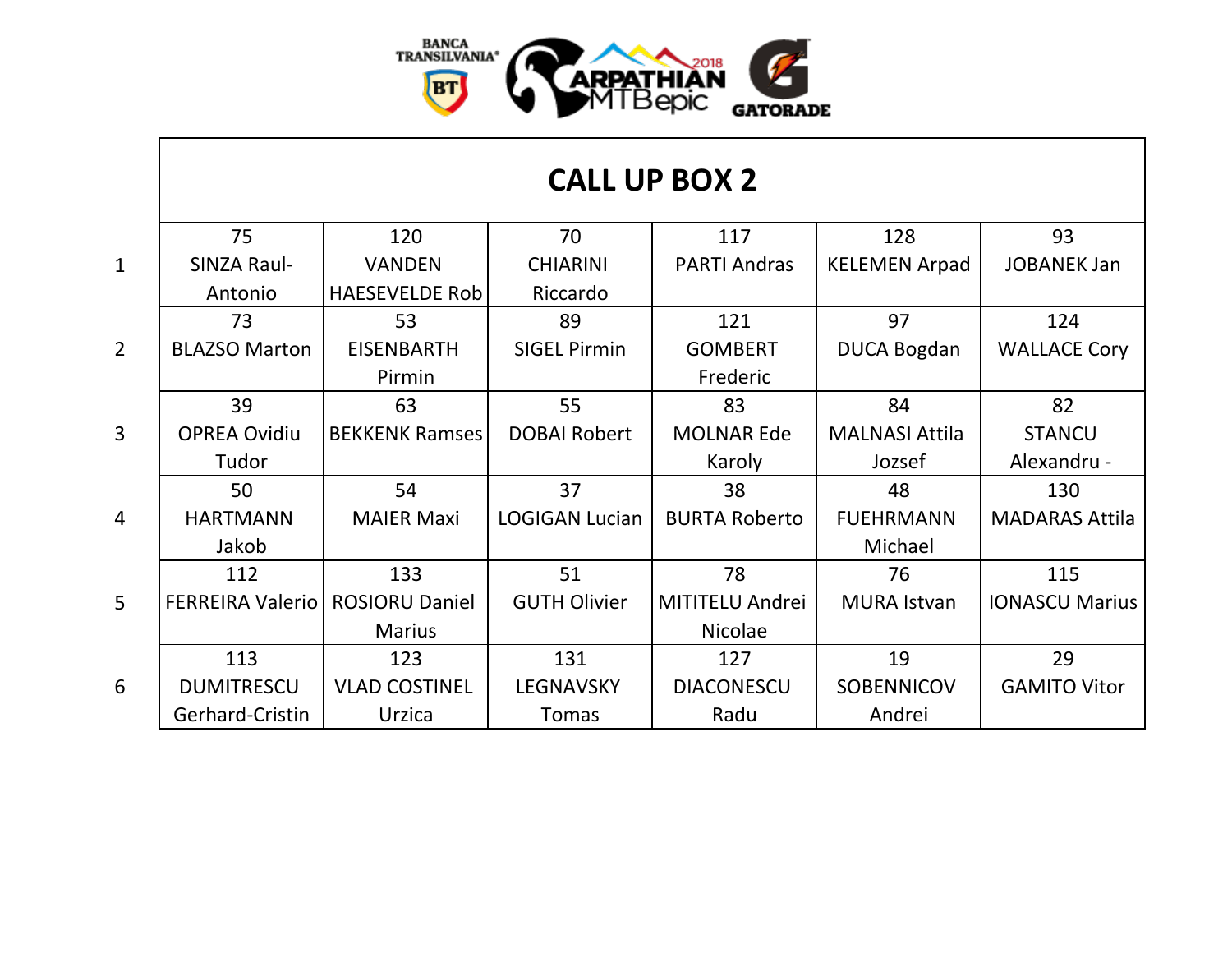

## **CALL UP BOX 3**

|                 | 98                     | 26                    | 87                     | 99                   | 10                    | 77                   |
|-----------------|------------------------|-----------------------|------------------------|----------------------|-----------------------|----------------------|
| $\mathbf{1}$    | <b>LEHACI Daniel</b>   | JIDOVU Cristian       | PARASCHIVU             | <b>KOLOMEETS</b>     | <b>CIOBANIUC</b>      | <b>KECSKES David</b> |
|                 |                        |                       | Sergiu                 | Anatoly              | Ciprian               |                      |
|                 | 12                     | 22                    | 8                      | 17                   | 18                    | 32                   |
| $\overline{2}$  | <b>SIMION Sabin</b>    | <b>MUNTEAN Paul</b>   | <b>PREDA Razvan</b>    | PAL Bogdan           | <b>APRODU Petru</b>   | <b>SNOBEL Zdenek</b> |
|                 |                        |                       |                        | Sebastian            |                       |                      |
|                 | 16                     | 66                    | 86                     | 15                   | 100                   | 88                   |
| $\overline{3}$  | <b>VALLEE Rene</b>     | CATOIU Andrei         | <b>GREC Georgian</b>   | <b>CIUMER Maxim</b>  | <b>RYABININ Petr</b>  | <b>SASU Robert</b>   |
|                 |                        |                       |                        |                      |                       |                      |
|                 | 11                     | 85                    | 42                     | 58                   | 60                    | 129                  |
| $\overline{4}$  | <b>CATALIN Maxim</b>   | SEMERAD Ondrej        | <b>COMYN Hans</b>      | JIPA Razvan -        | <b>SANDU Marc</b>     | <b>CANTOR Ilya</b>   |
|                 |                        |                       |                        | Andrei               |                       |                      |
|                 | 47                     | 13                    | 28                     | 94                   | 35                    | 59                   |
| $5\overline{)}$ | <b>HEGGLIN Kurt</b>    | <b>MLOTEK Dariusz</b> | <b>NAGY Tiberiu</b>    | <b>NEAGA Lucian</b>  | <b>DUDEK Bo Kamp</b>  | <b>JUHASOVA</b>      |
|                 |                        |                       |                        |                      |                       | Andrea               |
|                 | 80                     | 23                    | 49                     | 5                    | $\overline{7}$        | 74                   |
| 6               | <b>GHEDUZZI Ulisse</b> | <b>COCIUBA Teofil</b> | <b>TEBEICA Tiberiu</b> | <b>DRAGAN Oliver</b> | ALEXANDRU             | <b>STELLA David</b>  |
|                 |                        |                       |                        |                      | <b>Stefan Nicolae</b> |                      |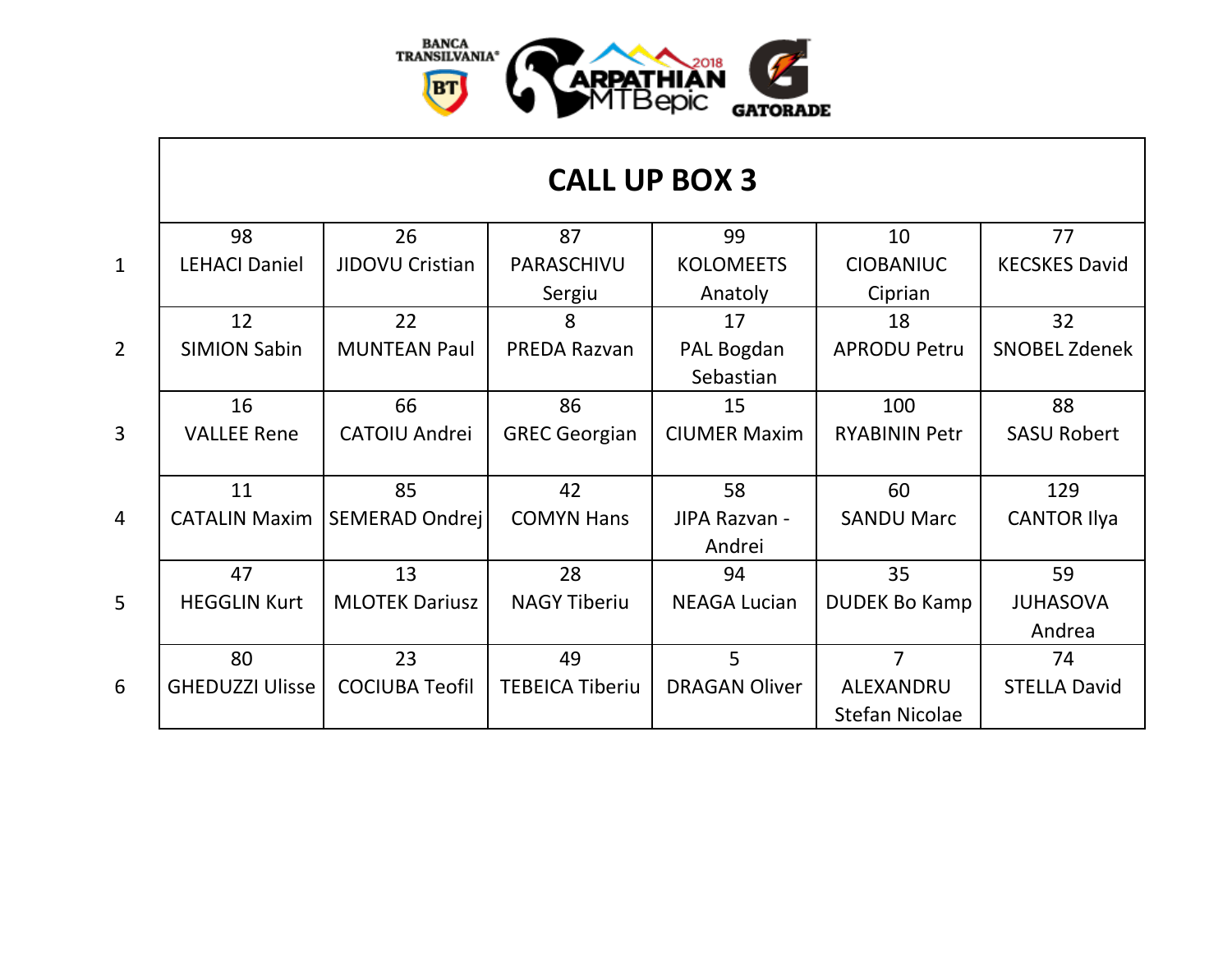

## **CALL UP BOX 4**

|                 | 4                      | 118                    | 30                           | 90                   | 104                     | 64                    |
|-----------------|------------------------|------------------------|------------------------------|----------------------|-------------------------|-----------------------|
| $\mathbf{1}$    | <b>TROESCH Daniele</b> | <b>VALENTIN lancu</b>  | MANASTIREANU                 | <b>SANDU Mugurel</b> | <b>DOBSOVIC</b>         | <b>CAMPIAN</b>        |
|                 |                        |                        | George                       |                      | Vojtech                 | Horatiu - Alin        |
|                 | 95                     | 122                    | 6                            | 116                  | 9                       | 20                    |
| $\overline{2}$  | <b>OLARU Mircea</b>    | <b>VULPE Alexandra</b> | <b>ROBU Andrei</b>           | <b>GOLDRING Jeno</b> | <b>PARCATA Daniel -</b> | <b>GERGELY Juhasz</b> |
|                 |                        |                        |                              |                      | Bogdan                  |                       |
|                 | 14                     | 105                    | 119                          | 33                   | 108                     | 67                    |
| $\overline{3}$  | <b>COTIGA Tatiana</b>  | <b>MIRCEA Florescu</b> | <b>DJANGLISTIC</b>           | <b>SMOCHINA</b>      | <b>SPORIS Augustin</b>  | <b>COSAC Vasile</b>   |
|                 |                        |                        | Maxim                        | Cristian             |                         |                       |
|                 | 114                    | 52                     | 56                           | 81                   | 62                      | 91                    |
| $\overline{4}$  | <b>MANOLESCU</b>       | *CAPUSCEAC             | *HARING Martin               | *KURTY Jakub         | *BONTA Karina           | *OTTO Miroda          |
|                 | Rares                  | Vasile                 |                              |                      |                         |                       |
|                 | 125                    | $\mathbf{1}$           | $\overline{2}$               | 24                   | 25                      | 65                    |
| $5\overline{)}$ | *KOSTIC Ivana          | *GAVRILA Doru          | *LAZAR Mihai                 | *FORD Jeffrey        | *SHORT John             | *IORDAN               |
|                 |                        |                        |                              |                      |                         | Constantin            |
|                 | 107                    | 111                    | 21                           | 27                   | 43                      | 57                    |
| 6               | *ZOLTAN                | *GUILLEM               | <i><b>*TROLES Pascal</b></i> | *SIMU Sorin          | *PISTEA Valentin        | *AMZULESCU            |
|                 | Fogarasi               | Francisco              |                              |                      |                         | <b>Marius</b>         |